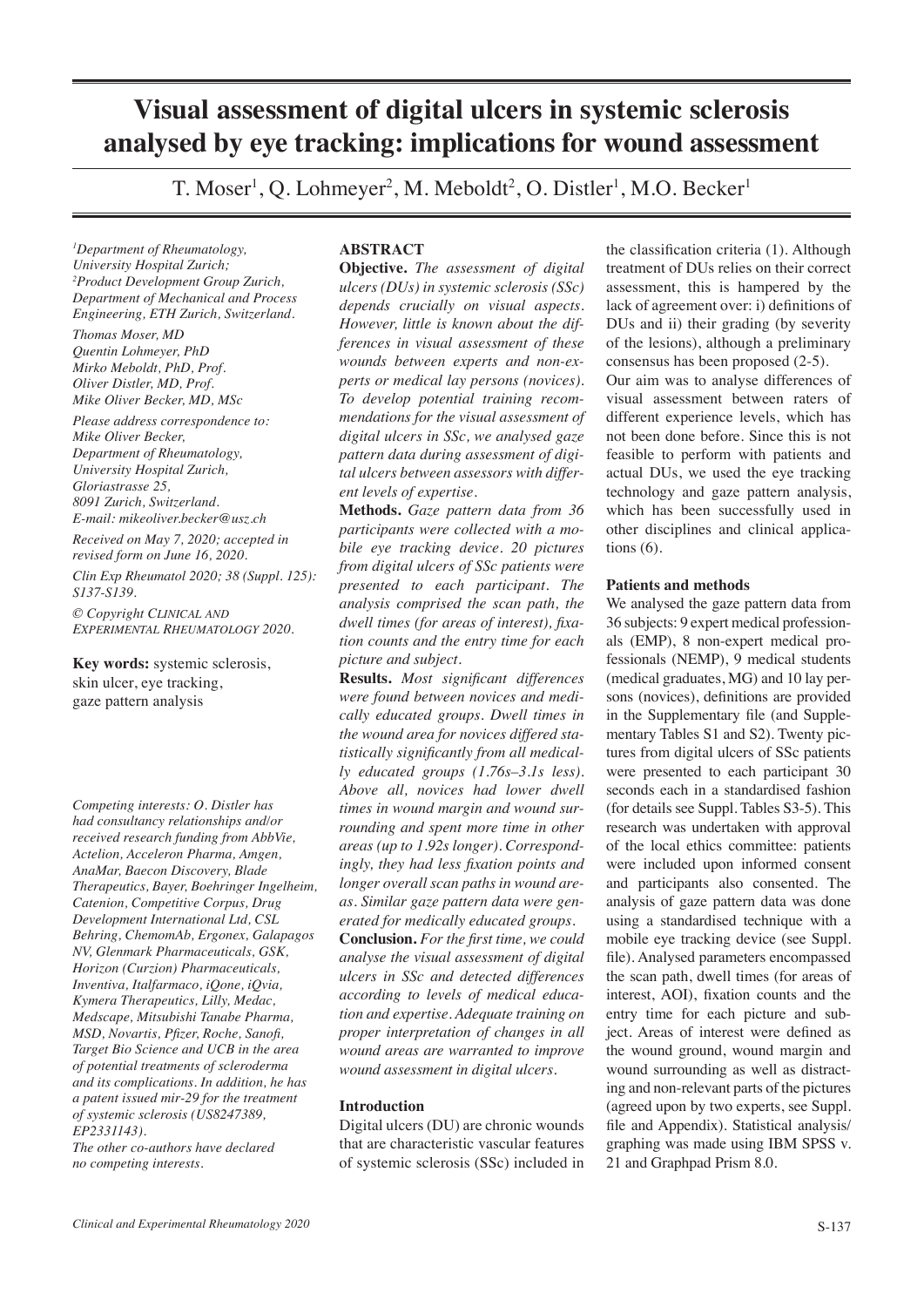#### **Visual assessment of digital ulcers in systemic sclerosis / T. Moser et al.**

#### **Results**

## *General eye tracking data*

Of the 36 participants, 20 gaze pattern datasets were obtained (1 for each picture displayed), 710 gaze pattern datasets could be analysed (Suppl. Table S7). The general eye tracking are displayed in supplementary Tables S9 and S10. The eye tracking ratio was >96% overall. The scanpath length (SL), which is the sum of all saccadic eye movements, was significantly different amongst groups, with novices having a significantly longer scanpath length than other groups (*p*<0.001, Suppl. Table S1). Fixation counts, which count the number a person focuses on an area less than 100 pixels for at least 80ms, ranged between 75.61 fixations per 30 seconds for the expert medical professionals and 76.68 fixations for the novice group. The cumulative duration of all fixations, the fixation duration total (FDT), was lower in the nonexpert medical professionals than in the expert medical professional group (*p*<0.001) and the medical student group (*p*=0.001). Novices also had a lower fixation duration total than expert medical professionals (*p*=0.031).

## *Dwell times*

The dwell times, *i.e.* the time that a participant gaze focused on a certain area of interest, were significantly different amongst the groups for the whole wound (W) area (Fig. 1A): Novices spent less time than all other groups in this area (mean 18.62s; SD 5.39s; *p*<0.006). Another significant difference was between the non-expert and expert medical professional group (*p*=0.041). In addition, novices spent significantly less time in the wound margin (WM) and wound surrounding (WS) area (*p*<0.05; Fig. 1A). The time that was lost in the wound area by the novice group was spent in the "Other" (O) area and the "White space" (S) area compared to the other groups, with significant post-tests (*p*<0.001; Fig. 1B).

## *Fixation counts*

There was a significant difference between groups for fixation counts in the wound area with the novices having the lowest fixation  $(p<0.000;$  Fig. 2A).



**Fig. 1.** Dwell times (DT) per subject group (in seconds) for the wound area (W) and sub-areas wound ground (WG), wound margin (WM) and wound surrounding (WS, Fig. 1A). Dwell times for other areas of the picture (Bar, other - O and "white space" - S) are depicted in Fig. 1B. Significance was calculated with Kruskal-Wallis test (W DT, O DT, S DT) or one-way ANOVA (WM DT, WS DT) depending on unequal variances. Significant differences by post-tests (*p*<0.05) are marked with\*.



**Fig. 2.** Fixation counts (FC) per subject group for the wound area (W) and sub-areas wound ground (WG), wound margin (WM) and wound surrounding (WS, Fig. 2A). Fixation counts for other areas of the picture (Bar, other - O and "white space" - S) are depicted in Fig. 2B. Significance was calculated with one-way ANOVA (W FC, WG FC, WM FC) or Kruskal-Wallis (O FC, S FC) depending on unequal variances. Significant differences by post-test  $(p<0.05)$  are marked with\*



**Fig. 3.** Entry times (ET) per subject group for the wound area (W) and sub-areas wound ground (WG), wound margin (WM) and wound surrounding (WS, Fig. 3A). Entry times for other areas of the picture (Bar, other - O and "white space" - S) are depicted in Fig. 3B. Significance was calculated by Kruskal-Wallis due to unequal variances. Significant differences by post-test ( $p$ <0.05) are marked with\*.

Similar to dwell times, this was due to differences in the wound margin and wound surrounding area (Fig. 2A). Again, the novice group was different from all other groups (*p*<0.05 for both areas). Concerning the wound margin area, the novices were only significantly different to the expert medical professional and medical student groups (*p*<0.004; Fig. 2B), whereas for the wound surrounding the post-hoc tests showed a significant difference to all other groups  $(p<0.026; Fig. 2B)$ . Again, similar to the dwell times, fixation counts of the novice group were higher in the "other" and "white space" areas (*p*<0.000; Fig. 2B).

#### *Entry time*

The entry time, *i.e.* the time until a participant gaze first hit a certain area, was lowest for the wound area in all groups (Fig. 3A). The expert medical professionals group hit the wound area first, followed by the medical students and the non-expert medical professionals, there were no other significant differences (Fig. 3A). The expert and nonexpert medical professionals as well as the medical students had a tendency to analyse the pictures from centre to periphery. The "other" area was hit earlier by novices than the non-expert medical professionals (*p*<0.004 by post-test) and the "white space" area (mostly un